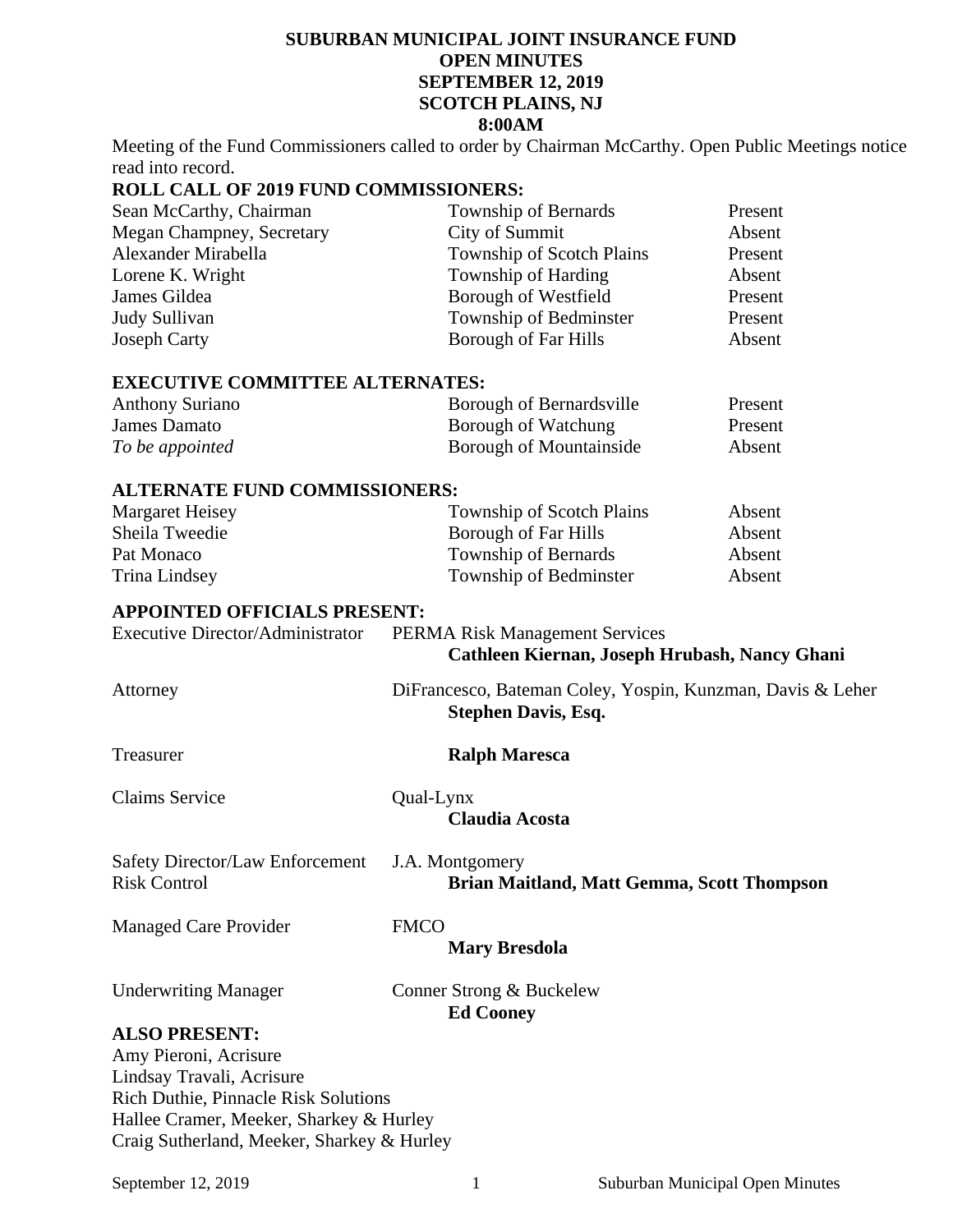**INTRODUCTION NEW COMMISSIONER:** Chairman McCarthy introduced Mr. James Damato, Watchung Administrator as the new Fund Commissioner. Fund Attorney administered the oath of office to Commissioner Damato.

| <b>MINUTES:</b> Open and Closed Minutes of July 11, 2019. |                                                                       |
|-----------------------------------------------------------|-----------------------------------------------------------------------|
|                                                           | <b>MOTION TO APPROVE OPEN AND CLOSED MINUTES FOR JULY 11, 2019 AS</b> |
| <b>PRESENTED:</b>                                         |                                                                       |
| $\mathbf{M}$ 1                                            | $\alpha$ $\cdots$ $\alpha$ <sup>11</sup>                              |

| Moved:  | Commissioner Gildea                                            |
|---------|----------------------------------------------------------------|
| Second: | <b>Commissioner Mirabella</b>                                  |
| Vote:   | Unanimous $-2$ Abstentions (Commissioners McCarthy and Damato) |

### **CORRESPONDENCE:**

**STAR LEDGER OPRA REQUEST:** Included in the agenda was a copy of a cover letter to the Star Ledger outlining JIF operations in response to their OPRA request for MEL and local JIF information. Executive Director said this is the  $2<sup>nd</sup>$  OPRA request which requested a significant amount of information; the 1st was from ProPublica and a copy of that correspondence was distributed to members via email during the summer.

## **EXECUTIVE DIRECTOR:**

**REPORT:** Monthly report submitted to Fund Commissioners including monthly Fast-track Accident Frequency, Fast-track Financial report, Fixed Income Portfolio Summary, Claim Activity Report, Interest Rate Summary Comparison, Monthly Loss Ratio by fund year and line of coverage and the Monthly and Annual Regulatory Checklist.

Executive Director referred to the tracking reports as of July 31, 2019 and said the Financial Fast Track reflected a statutory surplus is \$3.1 million. Executive Director reviewed the Loss Ratio report and said all Fund Years are at or below the actuarial targets. Executive Director reviewed the Lost Time Accident Frequency (LTAF) and said the JIF's rate is 1.40; the overall MEL/JIF rate is 1.32.

**CONTRACTS REVIEW COMMITTEE:** Executive Director said at the July meeting, the Board authorized the Fund office to release an Underwriting Manager and/or Marketing Consultant Competitive Contract Request for Proposal (CCRFP). The CCRFP provided the option to submit a proposal for Underwriting Manager services, Marketing services or both.

Executive Director said only one response was received from Conner Strong and Buckelew for Underwriting Manager services. The Contracts Review committee met on September 11<sup>th</sup> to review and rate the response. Executive Director said a recommendation and any appropriate action will be taken at the September meeting.

**STATUTORY BONDS:** Executive Director reported the MEL Underwriting Manager's office has contacted municipal clerks of towns that are renewing their JIF membership to secure updated bond applications for statutory positions.

**RCF REPORT:** Executive Director reported the RCF met on September 4<sup>th</sup> at the Forsgate Country Club; a copy of Commissioner Champney's report was enclosed in the agenda. In addition, enclosed was Resolution 17-19 authorizing the transfer of the Suburban Municipal JIF's Fund Year 2015 liabilities to the Residual Claims Fund as of December 31, 2019 valuation.

# **MOTION TO ADOPT RESOLUTION 17-19 AUTHORIZING THE TRANSFER OF FUND YEAR 2015 LIABILITIES TO THE RESIDUAL CLAIMS FUND:**

| Moved:  | <b>Commissioner Gildea</b>    |
|---------|-------------------------------|
| Second: | <b>Commissioner Mirabella</b> |
| Vote:   | $6$ Ayes $-0$ Nays            |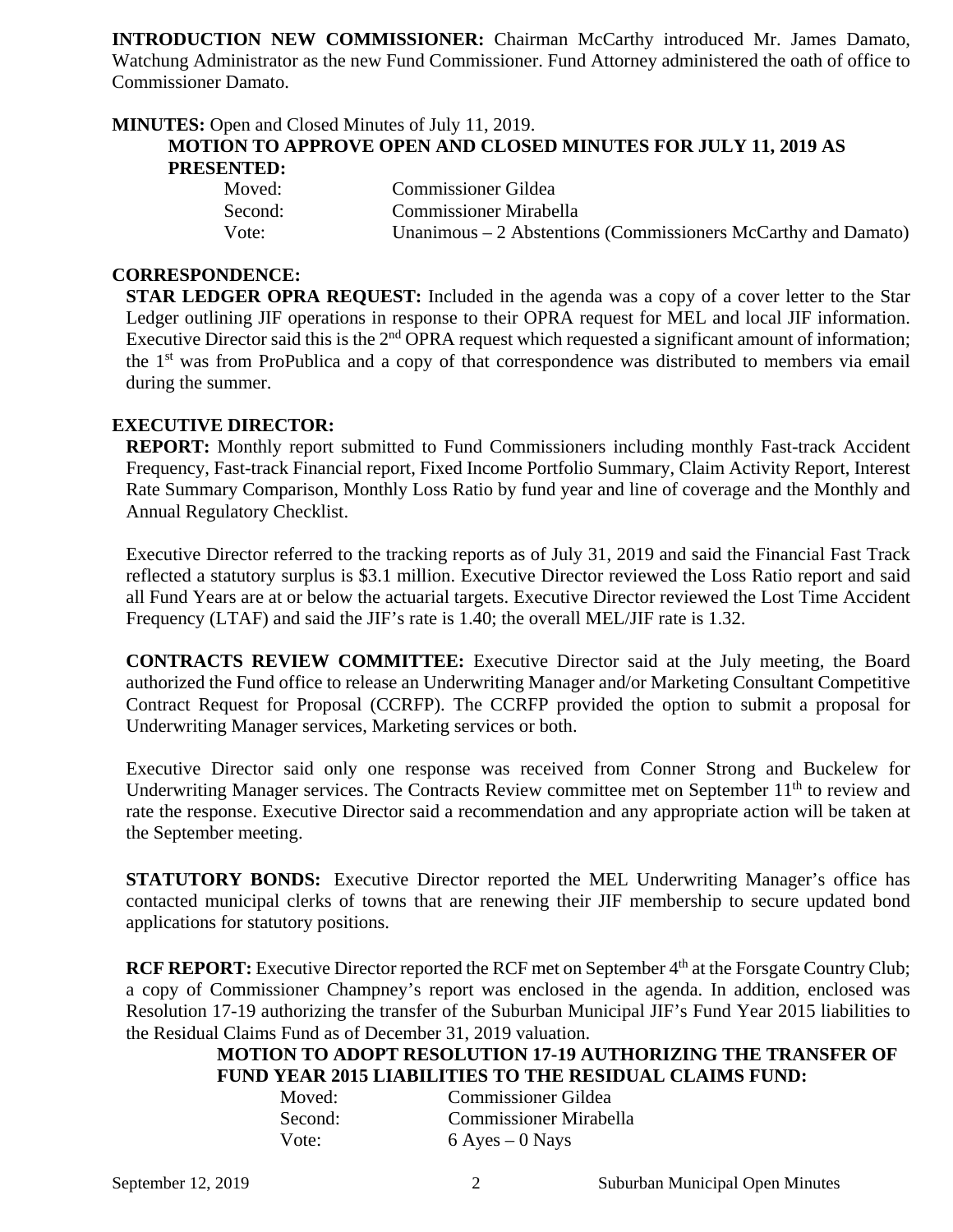**EJIF REPORT:** Executive Director reported the EJIF met on September 4<sup>th</sup> at the Forsgate Country Club; a copy of Commissioner Champney's report was enclosed in the agenda.

Executive Director said the EJIF introduced their 2020 budget, which reflected an overall 2% reduction. The report indicated that the EJIF property on 38 Lagoon Drive recently accepted an offer of purchase. Executive Director said the property was privately owned and experienced a loss where a MEL affiliated member was held liable for the damage; the resulting resolution was for the EJIF to remediate the damage and purchase the property in order to eventually sell it.

**MEL REPORT:** The MEL met on September 4, 2019 at the Forsgate Country Club; a copy of Commissioner Champney's report was enclosed. Executive Director said the MEL reviewed a preliminary 2020 budget and rates; the budget – to be introduced in October - will likely reflect a 2% increase. Executive Director said the increases to property rates will be offset by reduction in the workers' compensation claims fund.

The MEL also discussed the Employment Practices Liability (EPL) program where members are asked to update their model polices every two years; the next cycle for updates is scheduled for 2020. Executive Director said the MEL accepted a recommendation of the MEL Fund Attorney and MEL Executive Director to engage the services of a law firm to conduct a complete review and rewrite of the MEL's Model Personnel Manual. Executive Director said the model manual has changed from its original purpose by becoming too specific when responding to updated legislation.

Executive Director said the MEL is forming a task force to implement procedures to manage claims arising out of the sexual molestation legislation. The MEL approved a recommendation on the creation of an adhoc advisory committee under the direction of the MEL Claims Review Committee and approved the production of a training video to be launched November 2019.

**2019 COVERAGE DOCUMENTS:** Executive Director said the fund office distributed the 2019 coverage documents to all Fund Commissioners and Risk Managers via email in the first weeks of July.

**2020 MEMBERSHIP RENEWALS:** Executive Director said Far Hills, Mountainside, Watchung, Bedminster, Scotch Plains, Summit and Westfield are scheduled to renew fund membership by January 1, 2020. Membership documents were mailed out following the July meeting. To date the Fund office has received a response from Far Hills confirming membership.

**RISK MANAGEMENT INFORMATION/OPERATING SYSTEM (RMIS):** Members and Risk Managers received an email with a link to renewal worksheets - to begin the 2020 underwriting renewal during the month of July with a September  $15<sup>th</sup>$  completion date. Executive Director said the Fund office will be following up with members on the status of the renewal worksheets.

**RETROSPECTIVE PREMIUM:** In accordance with the Retrospective Premium program adopted by the Fund in 2010, we are in the process of reviewing claims experience for the 2015 2016, 2017 and 2018 claims year, including reserves and incurred but not reported reserves (IBNR). Executive Director said the Fund will notify members that trigger the retrospective premium.

**POWER OF COLLABORATION BROCHURE:** Executive Director said the MEL is distributing copies of a brochure highlighting the savings to taxpayers and significant improvement to the safety record since its inception. Executive Director said the brochure details the dividends issued back to members, as well as, the savings incurred by having loss control programs in place. Executive Director said total savings to all members over a 30-year period is \$1.7 billion.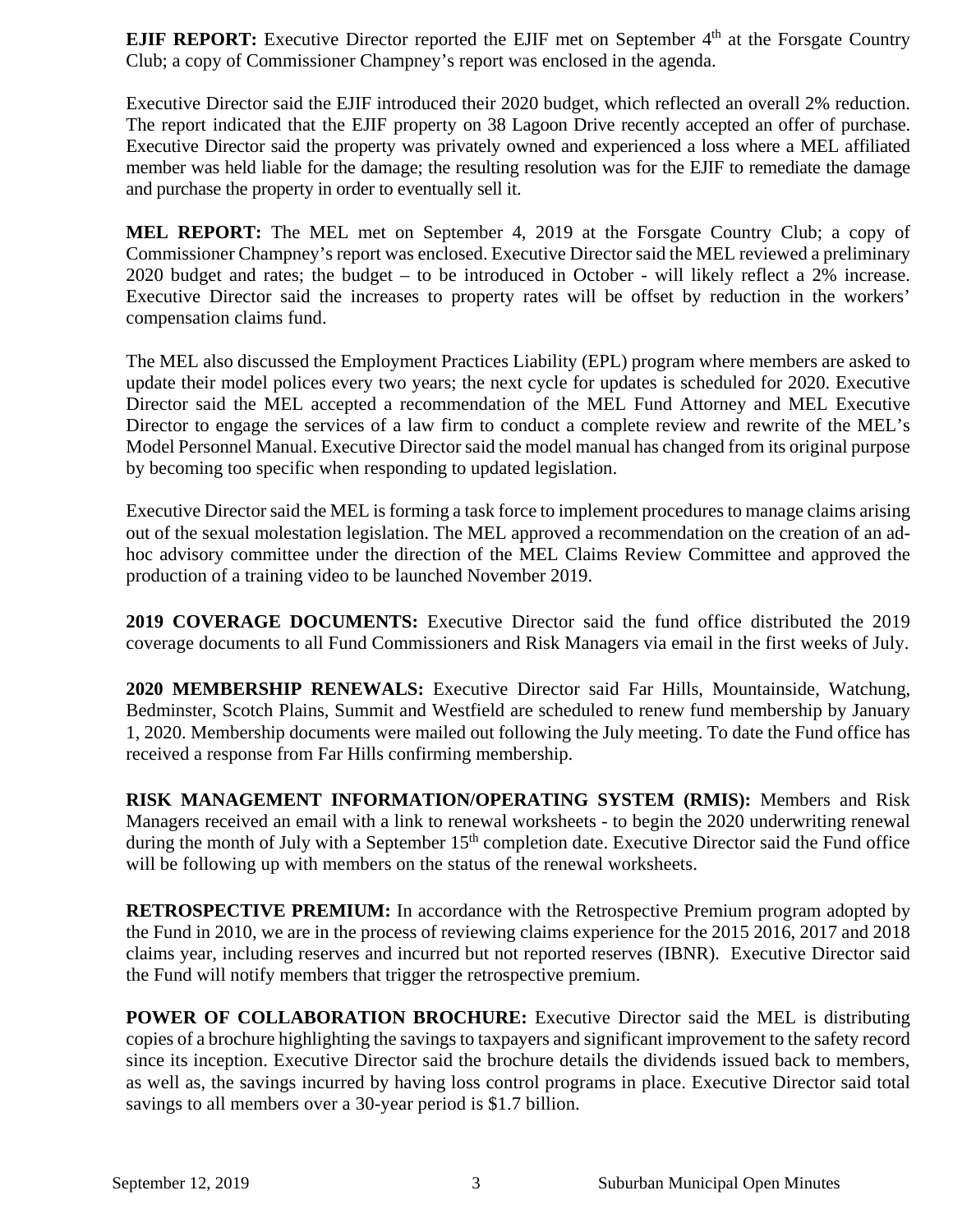LEAGUE MAGAZINE AD: The latest in the series of "Power of Collaboration" ad (copy was included in the agenda) will also highlight the savings to taxpayers.

**NJSLOM ETHICS SEMINAR:** The NJSLOM has asked the JIFs to help spread the word on its upcoming League Ethics Seminars scheduled for October (included in the agenda). Many of the Stateissued certifications (i.e., Construction Officials, Subcode Officials, CMFO, etc.) require CEU's under the Ethics category; the League seminar will help to satisfy those requirements.

#### **TREASURER:**

### **VOUCHER LIST:**

### **AUGUST 2019 CONFIRMATION OF PAYMENTS**

| Fund Year 2019: | \$57,593.93 |
|-----------------|-------------|
| Total:          | \$57,593.93 |

### **SEPTEMBER 2019 VOUCHER PAYMENTS, RESOLUTION 18-19**

| <b>Total:</b>   | \$50,548.80 |
|-----------------|-------------|
| Fund Year 2019: | \$49,548.80 |
| Fund Year 2018: | \$1,000.00  |

# **CONFIRMATION OF CLAIMS PAYMENTS/CERTIFICATION OF CLAIMS' TRANSFERS FOR MONTHS OF JUNE 2019:**

| <b>Total:</b>   | \$92,278.76 |
|-----------------|-------------|
| Closed:         | \$0         |
| Fund Year 2015: | \$12,930.88 |
| Fund Year 2016: | \$14,849.32 |
| Fund Year 2017: | \$6,861.34  |
| Fund Year 2018: | \$31,364.92 |
| Fund Year 2019: | \$26,641.30 |

## **CONFIRMATION OF CLAIMS PAYMENTS/CERTIFICATION OF CLAIMS' TRANSFERS FOR MONTHS OF JULY 2019:**

| <b>Total:</b>   | \$151,054.82 |
|-----------------|--------------|
| Closed:         | \$0          |
| Fund Year 2015: | \$2,720.15   |
| Fund Year 2016: | \$24,685.38  |
| Fund Year 2017: | \$7,307.39   |
| Fund Year 2018: | \$15,168.36  |
| Fund Year 2019: | \$101,173.54 |
|                 |              |

# **MOTION TO CONFIRM AUGUST 2019 PAYMENTS, ADOPT RESOLUTION 18-19 APPROVING SEPTEMBER BILLS LIST AND APPROVE CONFIRMATION & CERTIFICATION OF JUNE AND JULY 2019 CLAIM TRANSFERS AS SUBMITTED:**

| Moved:          | <b>Commissioner Gildea</b>                                |
|-----------------|-----------------------------------------------------------|
| Second:         | <b>Commissioner Mirabella</b>                             |
| Roll Call Vote: | $6$ Ayes $-0$ Nays                                        |
|                 | Voucher List and Treasurer's Report Made Part of Minutes. |

### **ATTORNEY:**

**REPORT:** Included in the agenda was a report of appellate decisions impacting municipalities. Monthly Report Made Part of Minutes.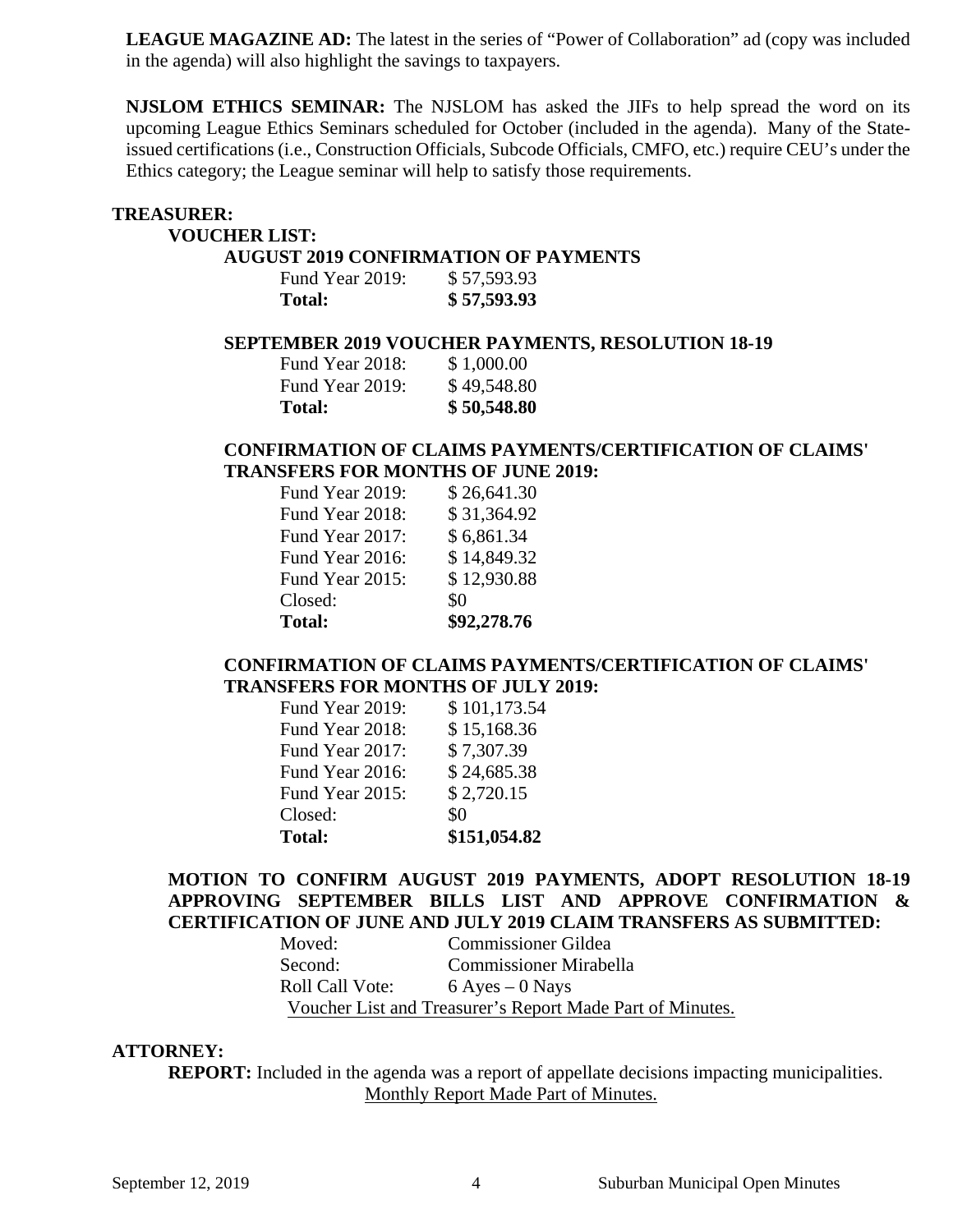## **MEL UNDERWRITING MANAGER:**

**2020 RENEWAL REPORT:** MEL Underwriting Manager submitted a memorandum detailing the 2020 pre-renewal presentations made to local JIF Executive Directors and noted two key items: statutory bonds and vacant properties.

MEL Underwriting Manager said any member scheduled to renew a 3-year membership with the JIF will have to re-submit statutory bond applications.

MEL Underwriting Manager said, effective 1/1/2020, members will now have to meet the new reporting requirements for vacant property that have already been on schedule. That change had already been implemented for newly acquired vacant building in 2019. MEL Underwriting Manager said the JIF/MEL will provide "Named Perils" coverage on Actual Cash Value (ACV) on vacant buildings; Replacement Cost coverage must be approved by the Underwriting Manager.

**CERTIFICATE REPORT:** Included as part of the report were the List of Certificates issued for the period of 6/22/19 to 7/22/19.

**CYBER RISK MANAGEMENT COMPLIANCE REPORT:** Included as part of the report was a list of JIF members that submitted a cyber compliance program; the report indicated that to date one member has submitted their compliance report.

Monthly Report Made Part of Minutes.

## **MANAGED CARE:**

**MONTHLY REPORT:** Included in the agenda was the August 2019 report submitted by FMCO. Managed Care Provider said the total provider billed amount was \$1,406,677, was re-priced to \$344,979 for a total savings of 75% and a PPO penetration of 95%.

Monthly Activity Report Made Part of Minutes.

#### **SAFETY DIRECTOR:**

**MONTHLY REPORT:** Included in the agenda was the July and August 2019 report noting the activities/trainings conducted, upcoming MSI classes in the region and safety bulletins that were distributed. Safety Director introduced Scott Thompson, a retired Police Chief from Morris Plains, appointed to focus on Law Enforcement Risk Control. Safety Director reminded members there would be a quarterly Executive Safety Committee meeting at 9AM in Scotch Plains following this meeting.

Monthly Report Made Part of the Minutes.

### **CLAIMS:**

**REPORT:** Claims Administrator said there are Payment Authority Requests to present during Closed Session.

**RESOLUTION - EXECUTIVE SESSION FOR CERTAIN SPECIFIED PURPOSES: PERSONNEL - SAFETY & PROPERTY OF PUBLIC LITIGATION AND CONTRACT MATTERS:**

> Moved: Commissioner Gilda Second: Commissioner Mirabella Roll Call Vote: Unanimous

**PAYMENT AUTHORIZATION REQUESTS & CONTRACT MATTERS:** Executive Committee reviewed payment authorization requests presented by Claims Service in Executive Session.

## **MOTION TO RETURN TO OPEN SESSION:**

| Moved:                 | Commissioner Gildea    |
|------------------------|------------------------|
| Second:                | Commissioner Mirabella |
| <b>Roll Call Vote:</b> | <b>Unanimous</b>       |